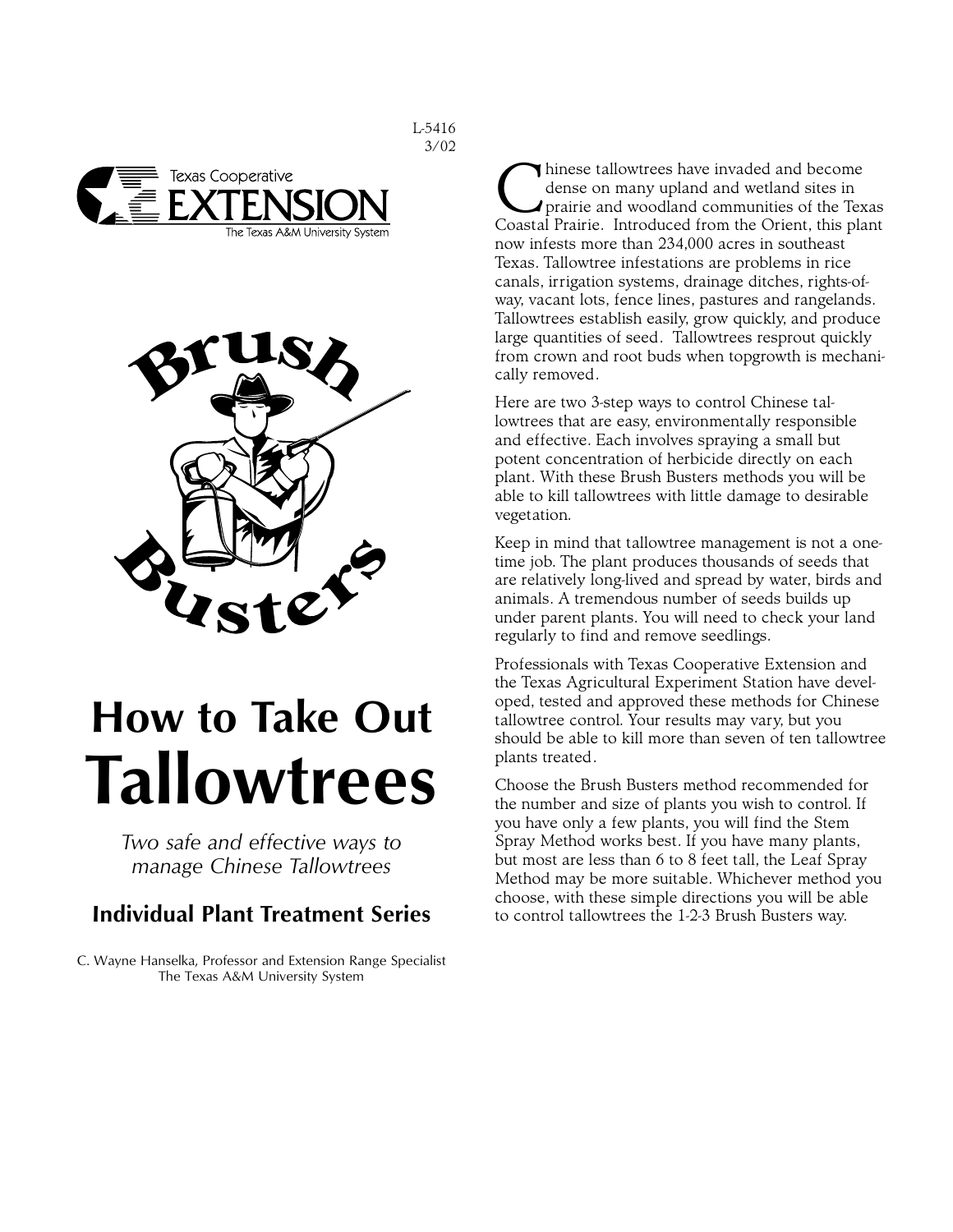# **Brush Busters Leaf Spray Method**

**Works Best:** On tallowtrees that have many stems at ground level and are less than 8 feet tall. This method is also known as high-volume foliar spraying.

**When to Apply:** Begin in April or May after tallowtree leaves mature, and continue through September or until leaves begin to turn yellow to red.

#### **Prepare Equipment 1**

Small pump-up garden sprayers, backpack sprayers, cattle sprayers, or sprayers mounted on 4-wheel all-terrain vehicles (ATV) work well. Garden sprayers are best for small acreages; backpack sprayers are usually most efficient in denser stands; ATV sprayers are best for large acreages or when there is more distance between plants. Make sure your sprayer has an adjustable nozzle that can deliver a coarse spray (large droplets) to the top of an 8-foot-tall tree. Conejet® 5500 X-6 or X-8 adjustable cone nozzles work well.

## **Mix Herbicide Spray 2**

You can kill 76 to 100 percent of roots by spraying with Grazon P+D™, a restricted use pesticide. To buy and use the product you will need a Texas certified applicator's license.

To prepare the spray mix, add Grazon P+D™ at a concentration of 1 percent to water (see mixing table below). To make sure the spray solution will stick to the tallowtree foliage, add either liquid dishwashing detergent or a surfactant to the spray mix (see table below). It may be helpful to add a dye, such as blue Hi-Light™ spray-marking dye, to mark the plants that have been sprayed.

Recommended Leaf Spray Mixture Using a Surfactant or Liquid Dishwashing Detergent.\*

|                                | Concentration in | Tank size |            |              |
|--------------------------------|------------------|-----------|------------|--------------|
| Ingredient                     | spray solution   | 3-gallon  | 14-gallon  | $25$ -gallon |
| Grazon $P+D^{TM}$              | $1\%$            | 4 oz.     | 18 oz.     | qt.          |
| Surfactant                     | $1/4\%$          | 1 oz.     | $4-6.07$ . | 8 oz.        |
| Hi-Light <sup>™</sup> Blue Dye | $1/4 - 1/2\%$    | $1-2$ oz. | $4-9$ oz.  | $8-16$ oz.   |

\*All spray solutions are mixed in water.

# **Spray the Tallowtree 3**

The best time to spray is July through September, as long as the leaves have not begun to turn yellow. For effective control, each plant must be thoroughly sprayed, almost to the point of dripping. Be sure to wet the terminal ends of all branches.



## **Keep These Points in Mind:**

- Follow herbicide label directions.
- For best results, don't spray when:
- rains have stimulated new growth in tree tops.
- leaves are wet.
- foliage shows damage from hail, insects or disease.
- you are working upwind of desirable trees, shrubs or crops.
- The cost of treatment rises rapidly as the brush becomes taller and more dense. Also, controlling tallowtree is not a one-time job. You'll need to go over your land regularly to locate and treat unwanted tallowtree seedlings and plants that are missed or only partially damaged by the initial spray treatment.